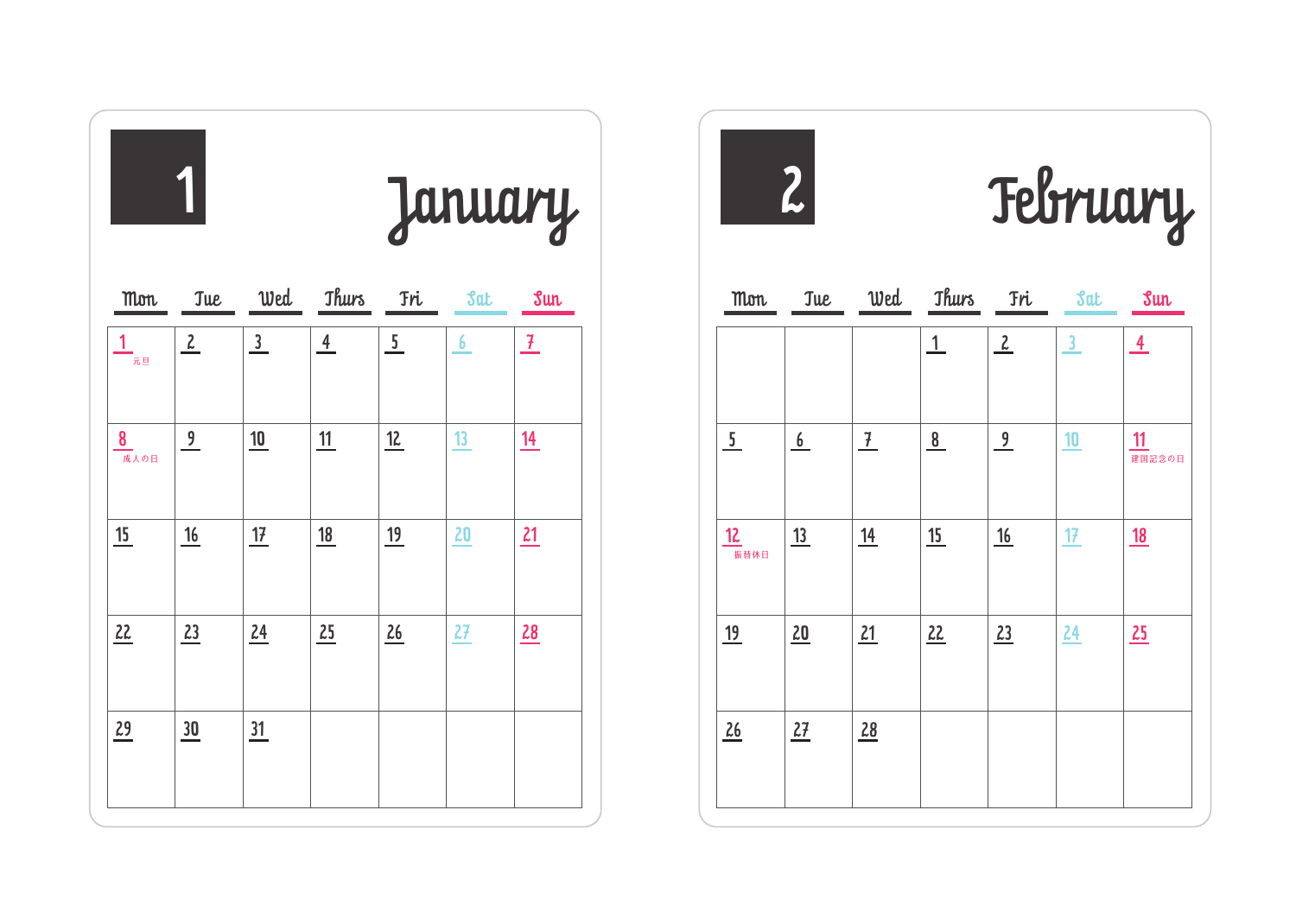|               | $\overline{3}$ |                 |               |               | March                   |           |
|---------------|----------------|-----------------|---------------|---------------|-------------------------|-----------|
| <b>Mon</b>    | <b>Jue</b>     |                 | Wed Thurs Fri |               | Sat                     | Sun       |
|               |                |                 | 1             | 2             | $\overline{\mathbf{3}}$ | 4         |
| $\frac{5}{1}$ | 6              | $\frac{7}{ }$   | $\frac{8}{1}$ | $\frac{9}{2}$ | $\underline{10}$        | <u>11</u> |
| 12            | <u>13</u>      | <u>14</u>       | 15            | 16            | 17                      | <u>18</u> |
| <u>19</u>     | 20             | 21<br>—<br>春分の日 | 22            | 23            | 24                      | 25        |
| 26            | 27             | 28              | 29            | 30            | 31                      |           |

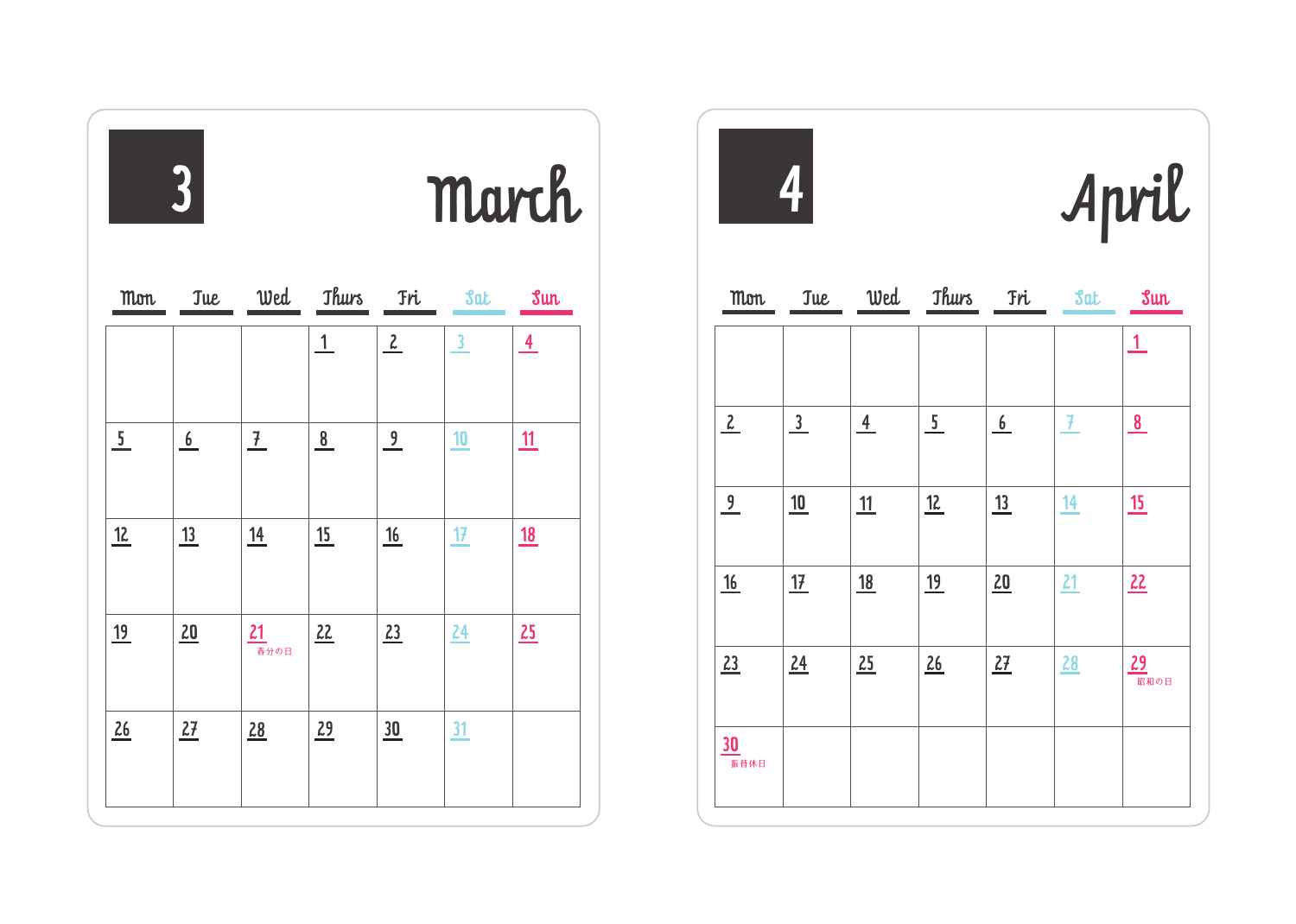|               | 5                       |                      |                                       |            | May          |           |  |
|---------------|-------------------------|----------------------|---------------------------------------|------------|--------------|-----------|--|
| <b>Mon</b>    | <b>Tue</b>              |                      | Wed Thurs Fri                         |            | <b>Sat</b>   | Sum       |  |
|               | $\mathbf{1}$            | $\frac{2}{\sqrt{2}}$ | $\overline{\mathbf{3}}$<br>—<br>憲法記念日 | 4<br>みどりの日 | $rac{5}{25}$ | 6         |  |
| $\frac{7}{ }$ | $\overline{\mathbf{8}}$ | 9                    | 10                                    | 11         | 12           | <u>13</u> |  |
| <u>14</u>     | 15                      | 16                   | 17                                    | <u>18</u>  | <u>19</u>    | 20        |  |
| 21            | 22                      | 23                   | 24                                    | 25         | 26           | 27        |  |
| 28            | 29                      | 30                   | 31                                    |            |              |           |  |

|           | $\boldsymbol{6}$ |                           |               |              |              | June             |
|-----------|------------------|---------------------------|---------------|--------------|--------------|------------------|
| Mon       |                  | Tue Wed Thurs Fri Sat Sun |               |              |              |                  |
|           |                  |                           |               | $\mathbf{1}$ | $\mathbf{2}$ | $\frac{3}{2}$    |
| 4         | 5 <sub>1</sub>   | 6                         | $\frac{7}{ }$ | 8            | 9            | 10               |
| 11        | 12               | 13                        | <u>14</u>     | 15           | 16           | 17               |
| <u>18</u> | <u>19</u>        | 20                        | 21            | 22           | 23           | $\underline{24}$ |
| 25        | 26               | 27                        | 28            | 29           | 30           |                  |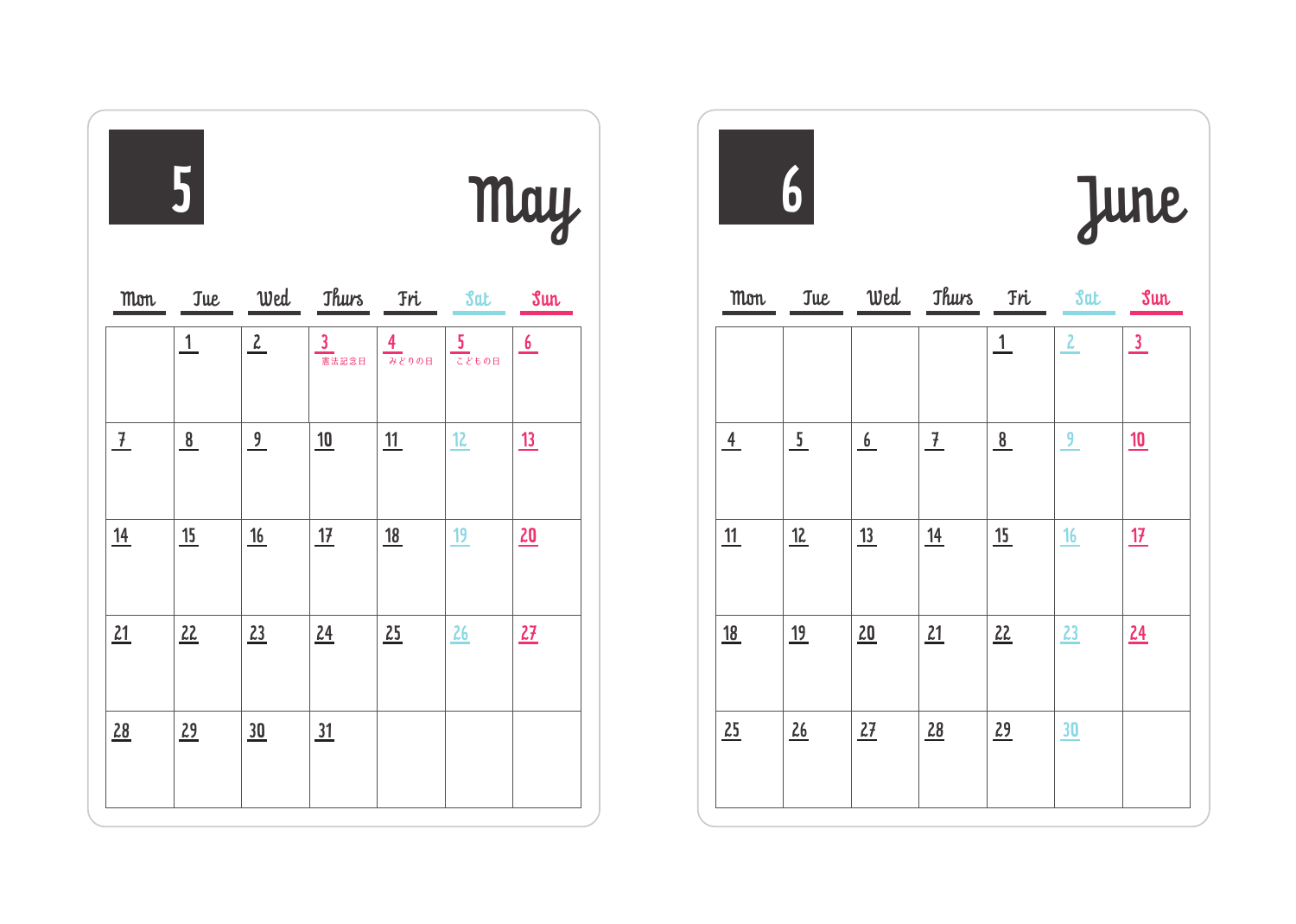|                           | 7             |                |                |     |               | July                    |
|---------------------------|---------------|----------------|----------------|-----|---------------|-------------------------|
| <b>Mon</b>                | <b>Jue</b>    |                | Wed Thurs      | Tri | <b>Sat</b>    | sum                     |
|                           |               |                |                |     |               | $\perp$                 |
| $\frac{2}{\sqrt{2}}$      | $\frac{3}{2}$ | $\overline{4}$ | $\overline{5}$ | 6   | $\mathcal{F}$ | $\overline{\mathbf{8}}$ |
| $\frac{9}{2}$             | 10            | 11             | 12             | 13  | 14            | 15                      |
| $\frac{16}{\frac{1}{2}7}$ | 17            | <u>18</u>      | <u>19</u>      | 20  | 21            | 22                      |
| 23                        | 24            | 25             | 26             | 27  | 28            | 29                      |
| 30                        | 31            |                |                |     |               |                         |



August

| Mon | <b>Jue</b>     | Wed          | Thurs Fri            |               | $\delta$ at | sum                     |
|-----|----------------|--------------|----------------------|---------------|-------------|-------------------------|
|     |                | $\mathbf{1}$ | $\frac{2}{\sqrt{2}}$ | $\frac{3}{2}$ | 4           | $\overline{\mathbf{5}}$ |
| 6   | $\overline{1}$ | 8            | $\frac{9}{2}$        | 10            | 11<br>山の日   | 12                      |
| 13  | 14             | 15           | 16                   | 17            | 18          | 19                      |
| 20  | 21             | 22           | 23                   | 24            | 25          | 26                      |
| 27  | 28             | 29           | 30                   | 31            |             |                         |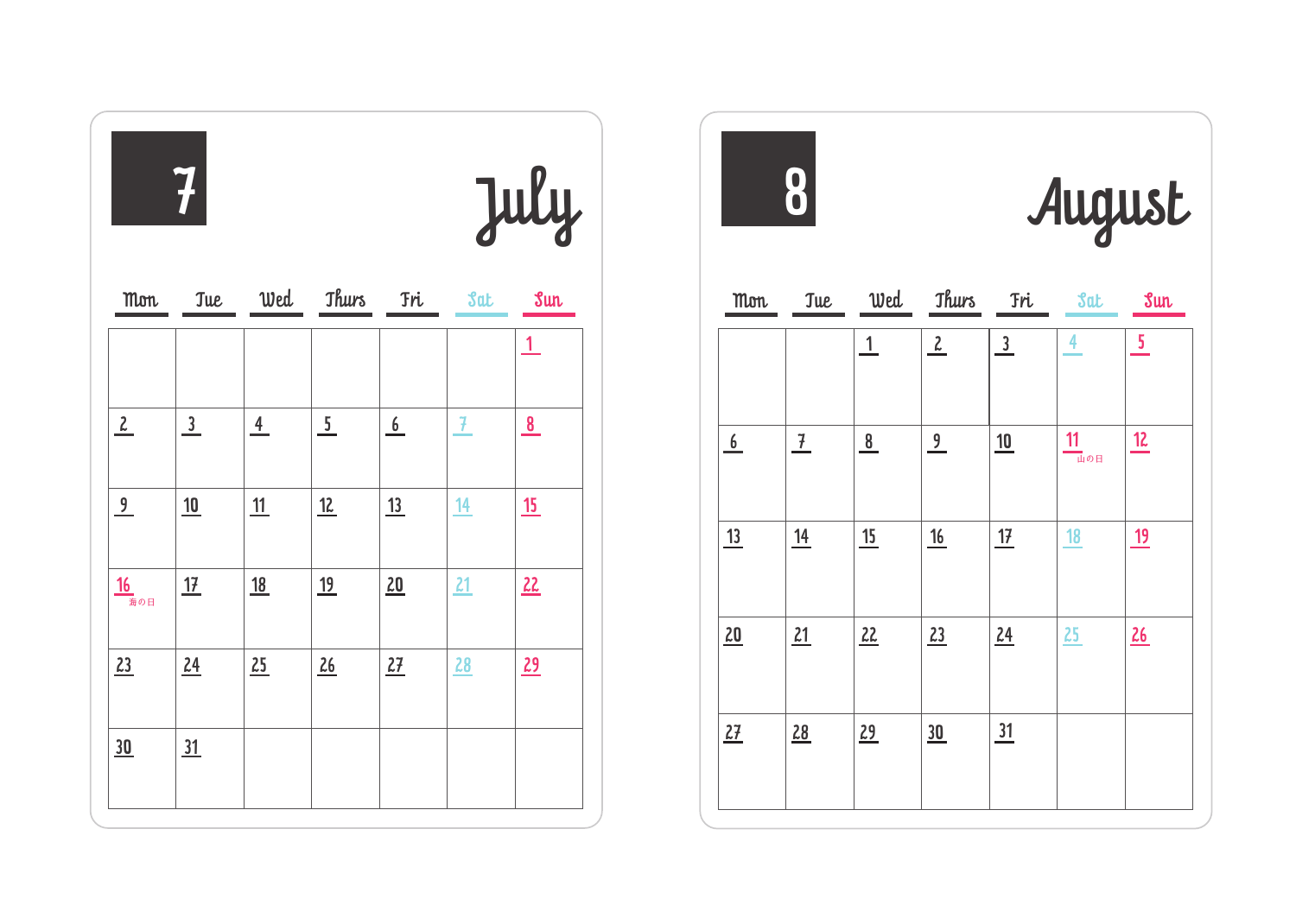|                 | 9              | September      |               |                |              |                 |
|-----------------|----------------|----------------|---------------|----------------|--------------|-----------------|
| <b>Mon</b>      | <b>Tue</b>     |                | Wed Thurs Fri |                | <b>Sat</b>   | sum             |
|                 |                |                |               |                | $\mathbf{1}$ | $\mathbf{2}$    |
| $\overline{3}$  | $\overline{4}$ | $\overline{5}$ | 6             | $\overline{1}$ | 8            | 9               |
| 10              | 11             | 12             | <u>13</u>     | <u>14</u>      | 15           | <u>16</u>       |
| 17<br>一<br>敬老の日 | <u>18</u>      | <u>19</u>      | 20            | 21             | 22           | 23<br>ー<br>秋分の日 |
| 24<br>振替休日      | 25             | 26             | 27            | 28             | 29           | 30              |

Mon 10 October Tue Wed Thurs Fri Sat Sun  $\frac{1}{2}$   $\frac{3}{4}$   $\frac{5}{5}$   $\frac{6}{7}$  $\frac{8}{4}$   $\frac{9}{4}$   $\frac{10}{4}$   $\frac{11}{4}$   $\frac{12}{4}$   $\frac{13}{4}$   $\frac{14}{4}$ <u>15 | 16 | 17 | 18 | 19 | 20 | 21</u> 31 22 23 24 25 26 27 28  $\frac{29}{30}$